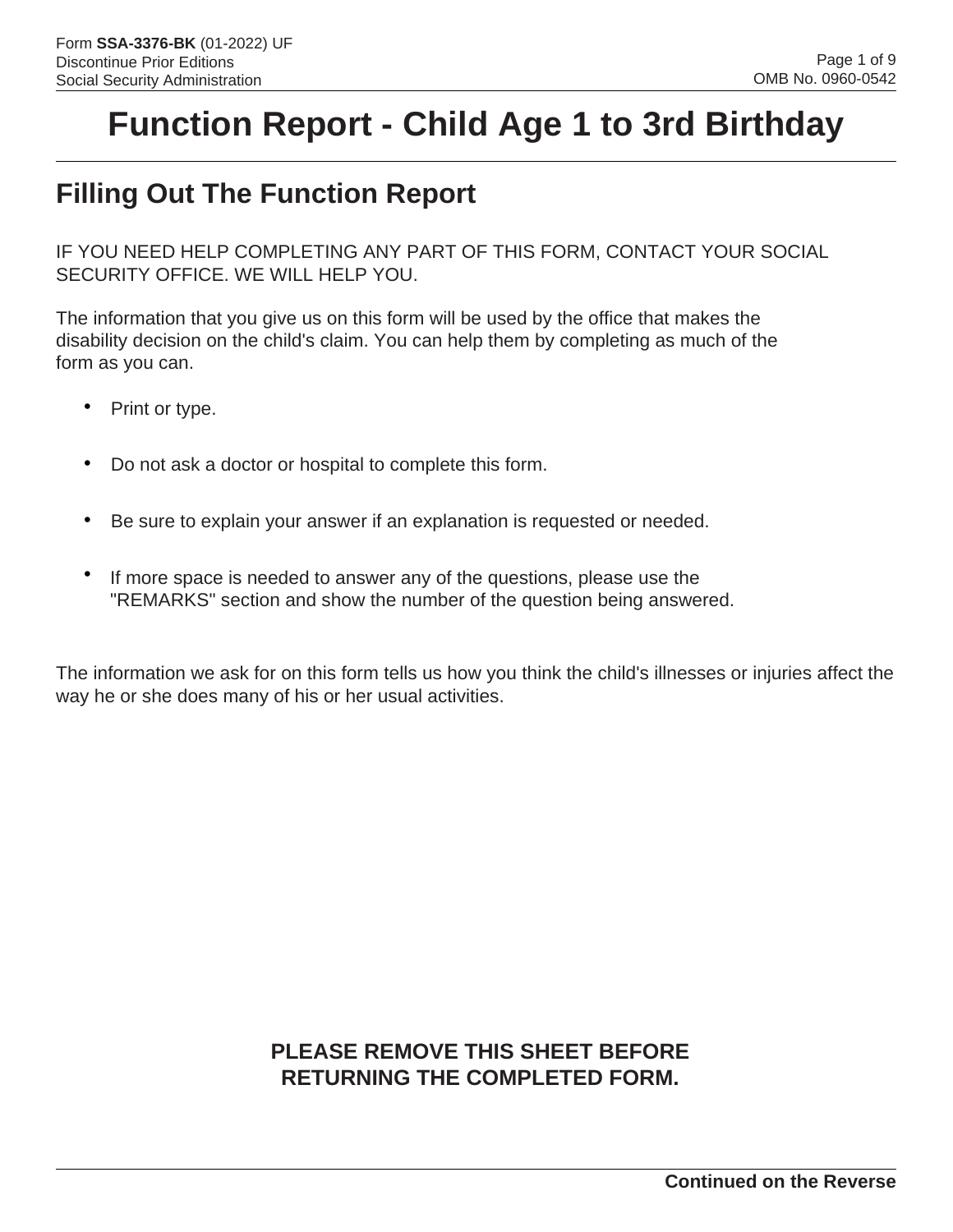#### **Privacy Act Statement**

#### **Collection and Use of Personal Information**

Sections 1614(a)(3) and 1631(e) of the Social Security Act, as amended, allow us to collect this information. Furnishing us this information is voluntary. However, failing to provide all or part of the information may prevent an accurate and timely decision on any claim filed.

We will use the information to make a determination of eligibility for Supplemental Security Income benefits. We may also share your information for the following purposes, called routine uses:

- 1. To Federal, State, or local agencies for administering cash or non-cash income maintenance or health maintenance programs;
- 2. To appropriate State agencies, or other agencies providing services to disabled children, to identify Title XVI eligible under the age of 16 for the consideration of rehabilitation services; and;
- 3. To specified business and other community members and Federal, State, and local agencies for verification of eligibility for benefits.

In addition, we may share this information in accordance with the Privacy Act and other Federal laws. For example, where authorized, we may use and disclose this information in computer matching programs, in which our records are compared with other records to establish or verify a person's eligibility for Federal benefit programs and for repayment of incorrect or delinquent debts under these programs.

A list of additional routine uses is available in our Privacy Act System of Records Notices (SORNs) 60-0089, entitled Claims Folders Systems, as published in the Federal Register (FR), on April 1, 2003, at 68FR 15784; 60-0103, entitled Supplemental Security Income Record and Special Veterans Benefits, as published in the FR on January 11, 2006 at 71 FR 1830; and 60-0320, entitled Electronic Disability (eDIB) Claim File, as published in the FR on December 22, 2003 at 68 FR 71210. Additional information, and a full listing of all of our SORNs, are available on our website at [www.ssa.gov/privacy/.](www.ssa.gov/privacy/)

#### **Paperwork Reduction Act Statement**

This information collection meets the requirements of 44 U.S.C. §3507, as amended by Section 2 of the Paperwork Reduction Act of 1995. You do not need to answer these questions unless we display a valid Office of Management and Budget control number. We estimate that it will take about 20 minutes to read the instructions, gather the facts, and answer the questions. **SEND OR BRING THE COMPLETED FORM TO YOUR LOCAL SOCIAL SECURITY OFFICE**. The office is listed under U. S. Government agencies in your telephone directory or you may call Social Security at 1-800-772-1213 (TTY 1-800-325-0778). You may send comments on our time estimate above to: SSA, 6401 Security Boulevard, Baltimore, MD 21235-6401. *Send only comments relating to our time estimate to this address, not the completed form.*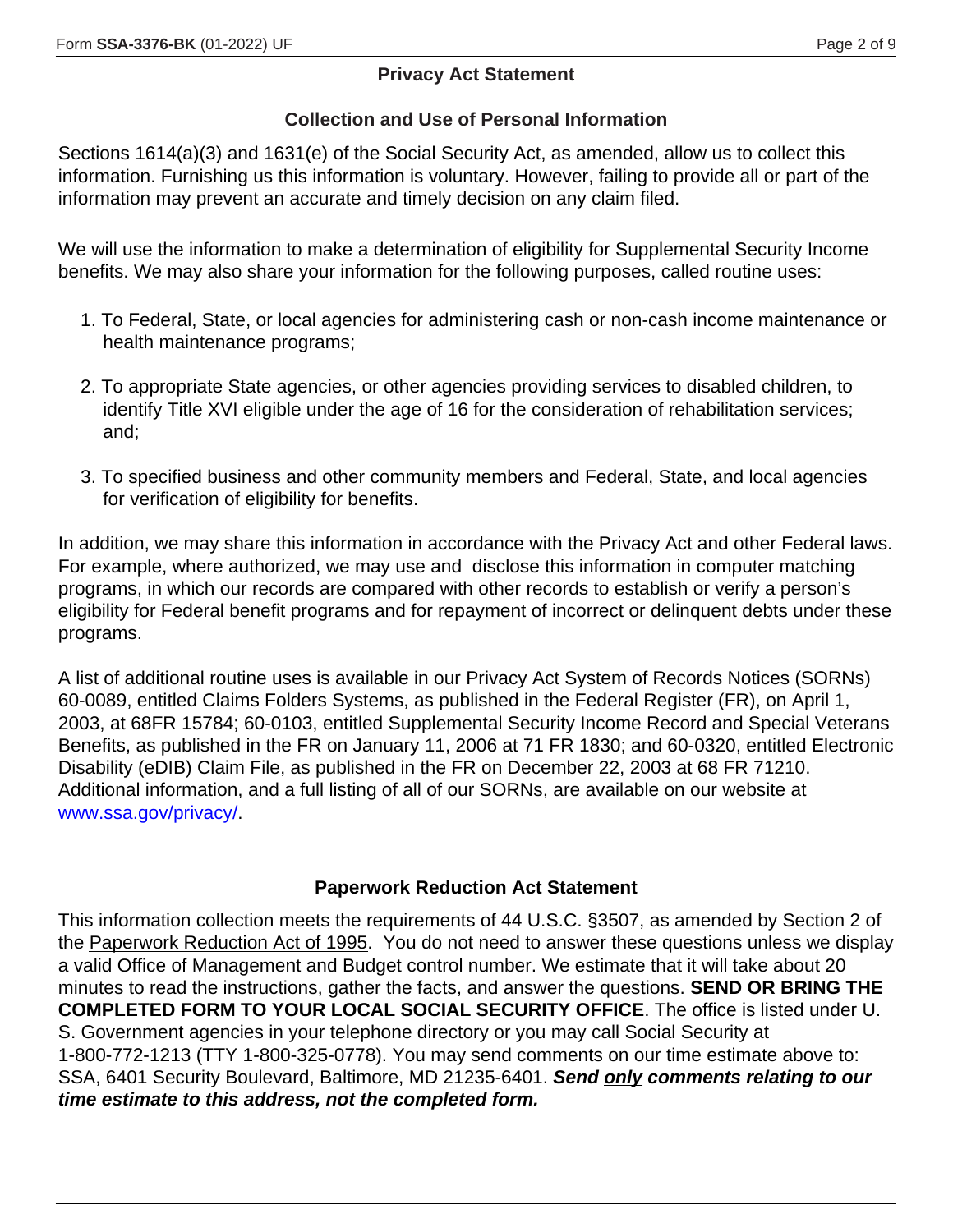## **FUNCTION REPORT - CHILD AGE 1 TO 3rd BIRTHDAY**

|                                           | <b>SECTION 1 - IDENTIFYING INFORMATION</b>                                        |                 |
|-------------------------------------------|-----------------------------------------------------------------------------------|-----------------|
| 1. A. Print NAME OF CHILD:                |                                                                                   |                 |
| <b>FIRST</b>                              | <b>MIDDLE</b>                                                                     | <b>LAST</b>     |
|                                           |                                                                                   |                 |
| <b>B. Child's SOCIAL SECURITY NUMBER:</b> |                                                                                   |                 |
|                                           |                                                                                   |                 |
|                                           |                                                                                   |                 |
|                                           |                                                                                   |                 |
| C. Child's DATE OF BIRTH:                 |                                                                                   |                 |
|                                           | Month/Day/Year                                                                    |                 |
|                                           |                                                                                   |                 |
| <b>D. PERSON COMPLETING FORM</b>          |                                                                                   |                 |
| NAME:                                     |                                                                                   |                 |
|                                           |                                                                                   |                 |
| <b>RELATIONSHIP TO CHILD:</b>             |                                                                                   |                 |
|                                           |                                                                                   |                 |
| DATE FORM COMPLETED:                      |                                                                                   |                 |
|                                           | Month/Day/Year                                                                    |                 |
|                                           |                                                                                   |                 |
|                                           | DAYTIME TELEPHONE NUMBER (including Area Code):                                   |                 |
|                                           |                                                                                   |                 |
|                                           |                                                                                   |                 |
|                                           |                                                                                   |                 |
|                                           | MAILING ADDRESS (Number and Street, Apt. No. (if any), P.O. Box, or Rural Route): |                 |
|                                           |                                                                                   |                 |
|                                           |                                                                                   |                 |
| <b>CITY</b>                               | <b>STATE</b>                                                                      | <b>ZIP CODE</b> |
|                                           |                                                                                   |                 |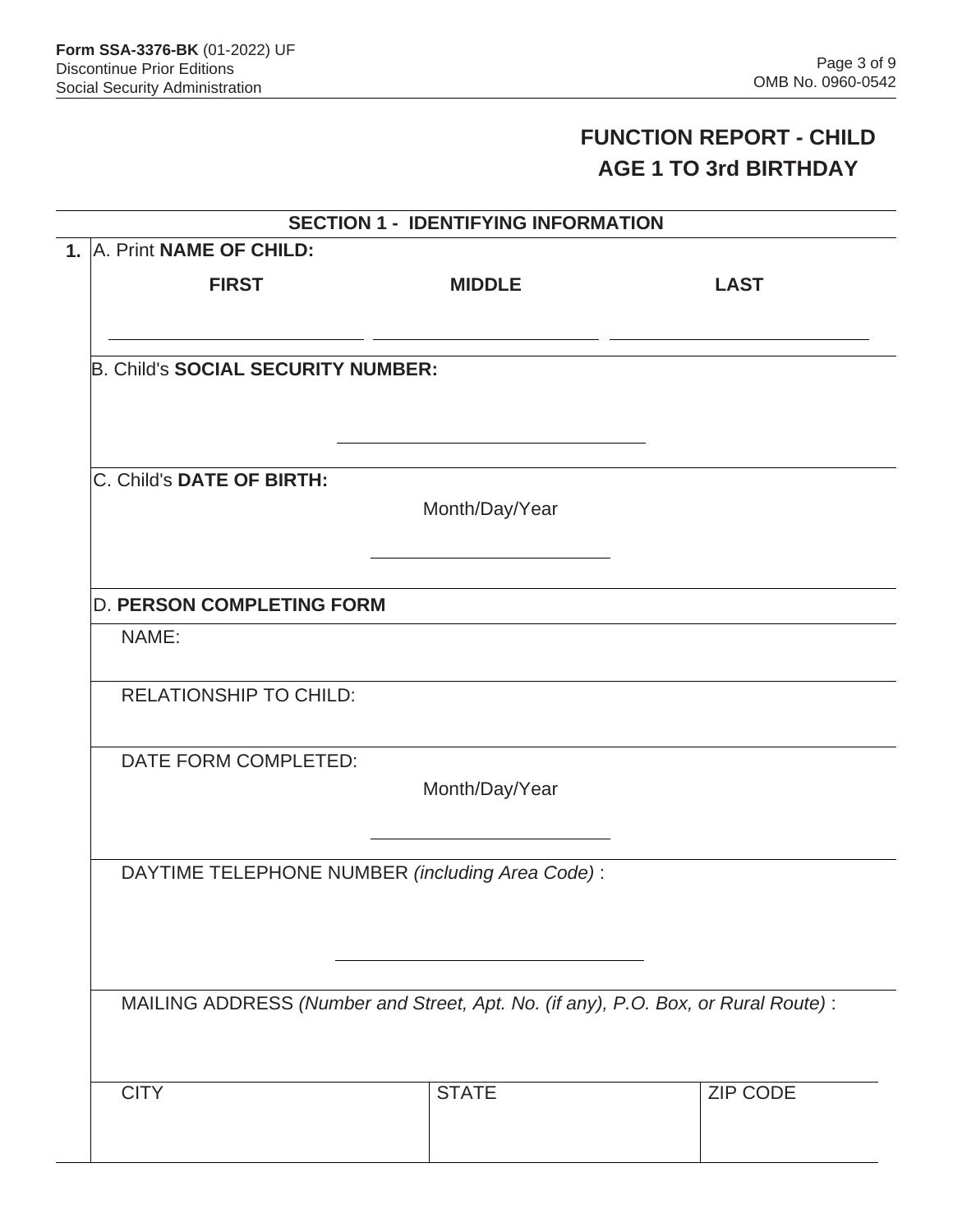| 2. | A. Does the child have<br>problems seeing?  | If " yes," please mark every statement below that is generally true<br>about the child:                                                                 |
|----|---------------------------------------------|---------------------------------------------------------------------------------------------------------------------------------------------------------|
|    | <b>YES (Continue)</b>                       | Child uses glasses or contact lenses. If the child has<br>problems seeing even with glasses or contact lenses,<br>please explain:                       |
|    | NO (Go to 2.B.)                             |                                                                                                                                                         |
|    |                                             | Child cannot be fitted for glasses or contact lenses. Explain:                                                                                          |
|    |                                             |                                                                                                                                                         |
|    |                                             | Child has other seeing problems. If so, please describe:                                                                                                |
|    |                                             |                                                                                                                                                         |
|    | B. Does the child have<br>problems hearing? | If " yes," please mark every statement below that is generally true<br>about the child:<br>Child uses hearing aid(s). If the child has problems hearing |
|    | <b>YES (Continue)</b><br>NO (Go to 2.C.)    | even with a hearing aid(s) OR has trouble using a hearing<br>aid, please explain:                                                                       |
|    |                                             |                                                                                                                                                         |
|    |                                             | Child cannot be fitted for hearing aid(s)                                                                                                               |
|    |                                             | Child has other hearing problems. If so, please describe:                                                                                               |
|    |                                             |                                                                                                                                                         |
|    |                                             | Child uses American Sign Language                                                                                                                       |
|    |                                             | Child reads lips                                                                                                                                        |

**SECTION 2 - FUNCTION DETAILS**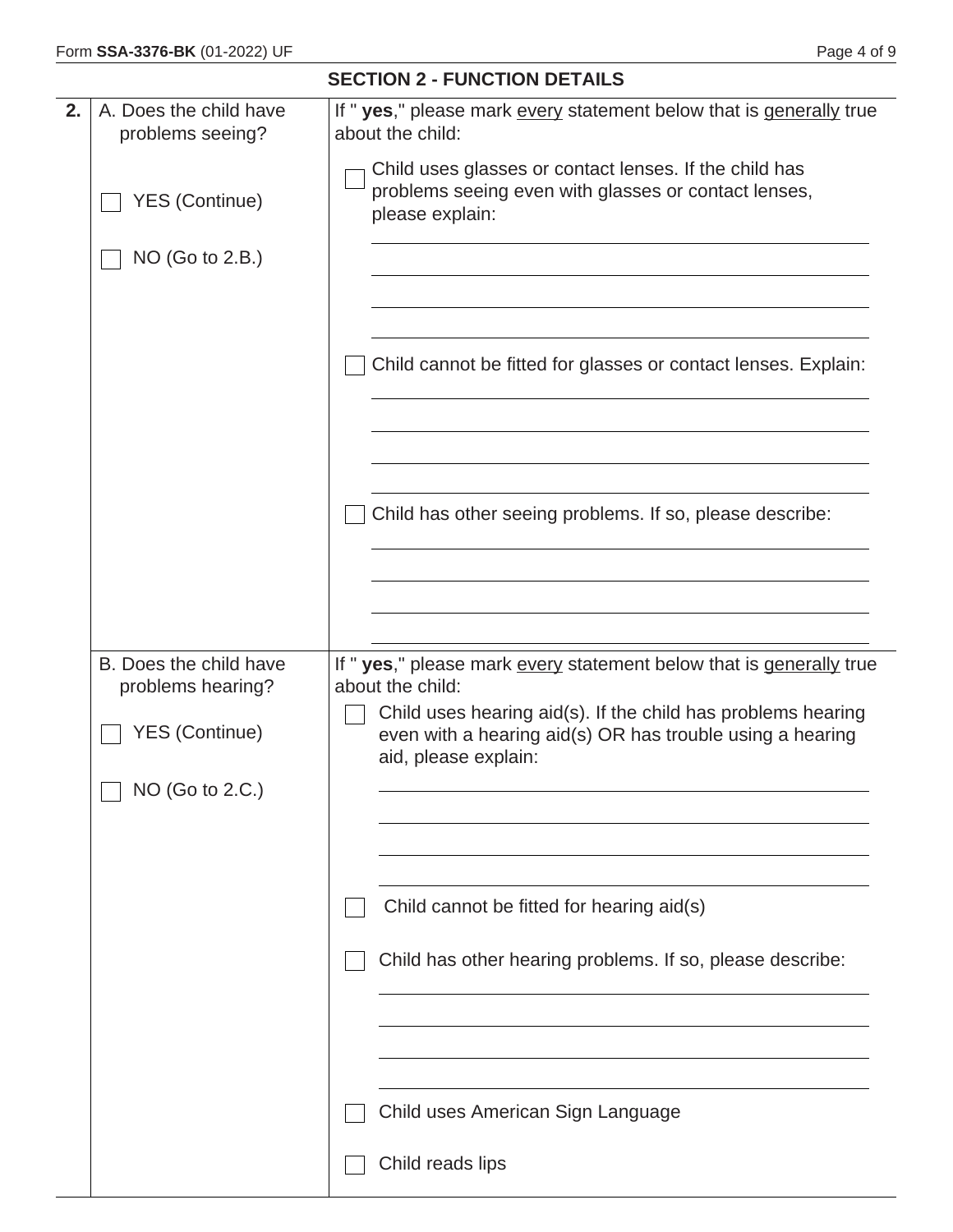| 2. | to talk?         | C. Is the child totally unable Does the child have problems talking<br>(for example, saying simple words)?                          |
|----|------------------|-------------------------------------------------------------------------------------------------------------------------------------|
|    | YES (Go to 2.D.) | Yes (answer questions below)                                                                                                        |
|    | NO (Continue)    | No (continue to question 2.D.)                                                                                                      |
|    |                  | If " yes," please mark every statement below that is generally<br>true about the child:                                             |
|    |                  | Says simple words like "he," "bottle," "doggy"                                                                                      |
|    |                  | Uses two-word phrases, such as "mommy go" or "push"<br>toy"                                                                         |
|    |                  | Uses short sentences of 4 or more words, such as "Can I<br>go out?"                                                                 |
|    |                  | Has a vocabulary of at least 50 words                                                                                               |
|    |                  | For each of the two statements below, mark the block that best<br>describes the child, and then describe any other speech problems: |
|    |                  | The child's speech can be understood by people who know<br>the child well:                                                          |
|    |                  | Most of the time, or                                                                                                                |
|    |                  | Some of the time, or                                                                                                                |
|    |                  | Hardly ever                                                                                                                         |
|    |                  | The child's speech can be understood by people who don't<br>know the child well:                                                    |
|    |                  | Most of the time, or                                                                                                                |
|    |                  | Some of the time, or                                                                                                                |
|    |                  | Hardly ever                                                                                                                         |
|    |                  | If the child has other problems talking, please explain:                                                                            |
|    |                  |                                                                                                                                     |
|    |                  |                                                                                                                                     |
|    |                  |                                                                                                                                     |
|    |                  |                                                                                                                                     |
|    |                  |                                                                                                                                     |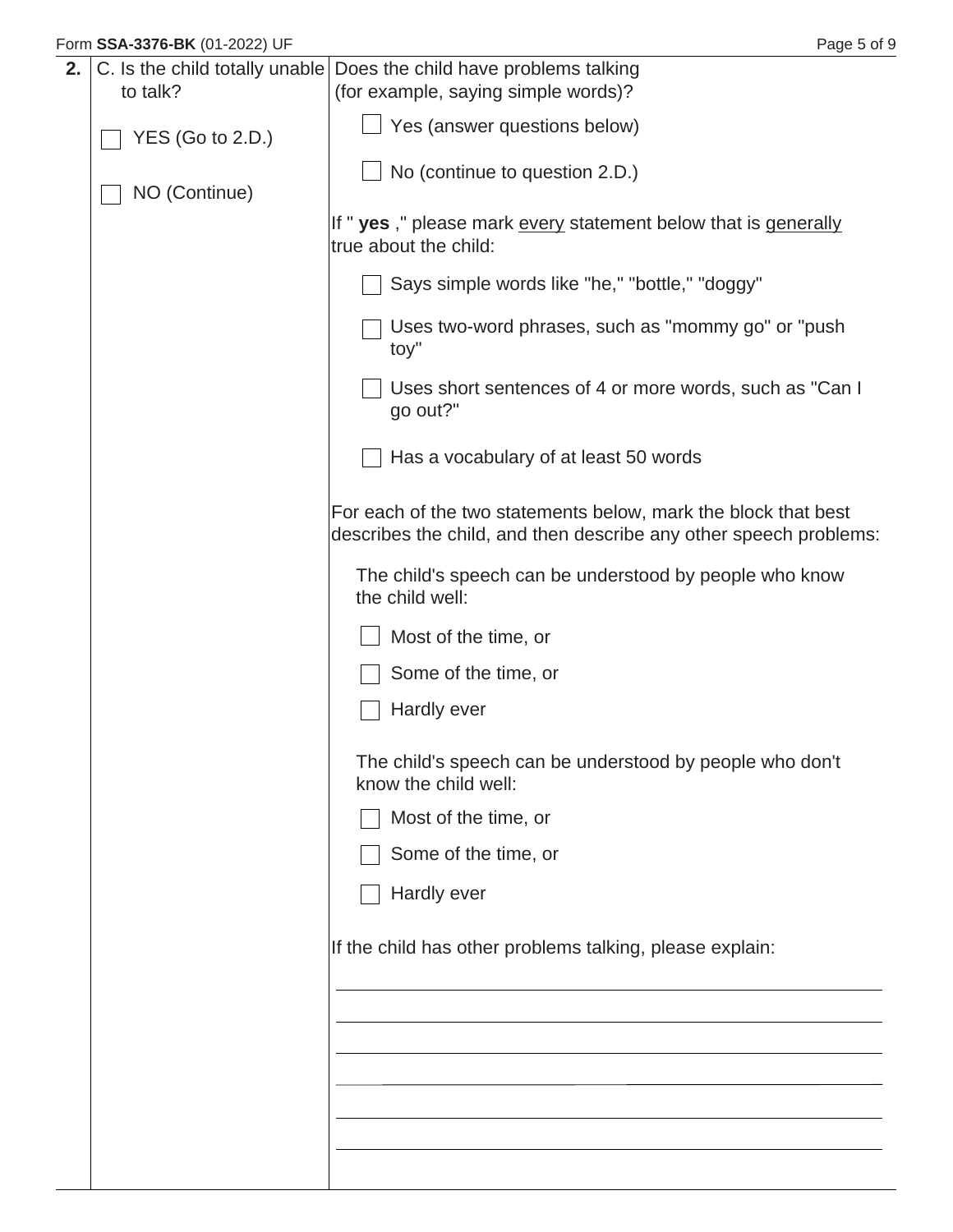|    | Form SSA-3376-BK (01-2022) UF                      |            |                       | Page 6 of 9                                                                                                                      |
|----|----------------------------------------------------|------------|-----------------------|----------------------------------------------------------------------------------------------------------------------------------|
| 2. | D. Does the child have<br>difficulty understanding |            |                       | If " yes," or " not sure," please tell us what the child does or can do<br>by checking "yes" or "no" for the following:          |
|    | and learning?                                      | Yes        | <b>No</b>             | Waves "bye-bye"                                                                                                                  |
|    | <b>YES (Continue)</b>                              | Yes        | <b>No</b>             | Plays pat-a-cake                                                                                                                 |
|    | NO (Go to 2.E.)                                    | <b>Yes</b> | <b>No</b>             | Uses one or more words (can be made-up<br>words) to ask for toys, food, or people                                                |
|    | <b>NOT SURE</b><br>(Continue)                      | <b>Yes</b> | <b>No</b>             | Follows most simple, one-step directions,<br>such as "come here" or "give it to me"                                              |
|    |                                                    | <b>Yes</b> | <b>No</b>             | Knows and can point to parts of face or<br>body such as eye or hand when asked                                                   |
|    |                                                    | <b>Yes</b> | <b>No</b>             | Plays "pretend" with dolls or stuffed<br>animals                                                                                 |
|    |                                                    | <b>Yes</b> | <b>No</b>             | Uses own name or "I" or "me" to refer to<br>self                                                                                 |
|    |                                                    | <b>Yes</b> | <b>No</b>             | Listens at least 5 minutes to stories being<br>read                                                                              |
|    |                                                    | <b>Yes</b> | <b>No</b>             | Follows two-step directions, such as "find<br>your shoe and bring it to me"                                                      |
|    |                                                    |            | understand and learn: | If necessary, please explain. In addition, please tell us anything<br>else you think we should know about the child's ability to |
|    |                                                    |            |                       |                                                                                                                                  |
|    |                                                    |            |                       |                                                                                                                                  |
|    |                                                    |            |                       |                                                                                                                                  |
|    |                                                    |            |                       |                                                                                                                                  |
|    |                                                    |            |                       |                                                                                                                                  |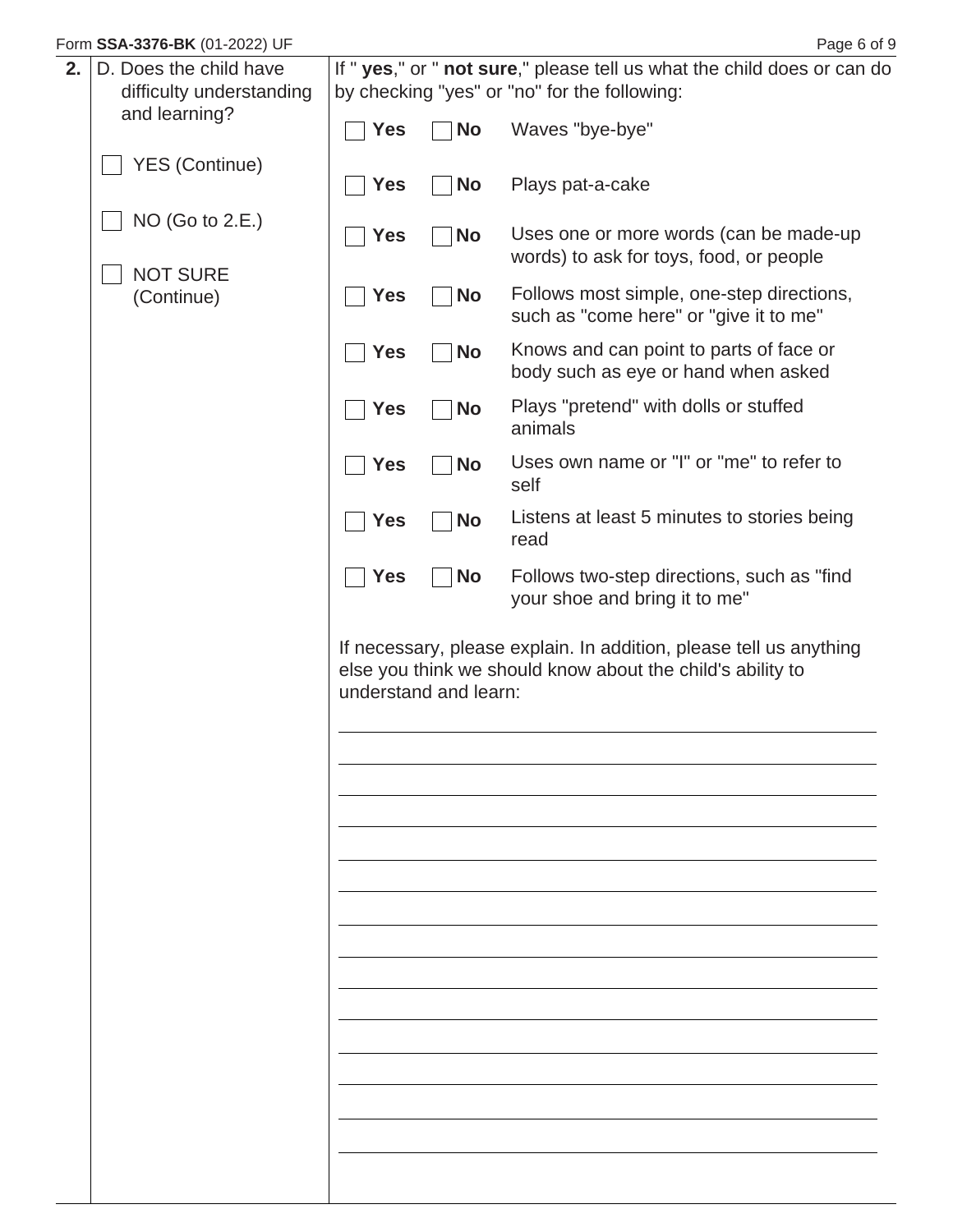|    | Form SSA-3376-BK (01-2022) UF                                              |            |           |                                                                                                                                                                                                                                                                                                                                                                | Page 7 of 9 |
|----|----------------------------------------------------------------------------|------------|-----------|----------------------------------------------------------------------------------------------------------------------------------------------------------------------------------------------------------------------------------------------------------------------------------------------------------------------------------------------------------------|-------------|
| 2. | E. Are the child's physical<br>abilities limited?<br><b>YES (Continue)</b> |            |           | If " yes," or " not sure," please tell us what the child does or can do<br>by checking "yes" or "no" for each of the following. Check "yes" if it<br>is something the child used to do but doesn't do any more just<br>because he or she is older. For example, if the child used to stand<br>with help, and can now stand without help, check "yes" for both. |             |
|    | NO (Go to 2.F.)                                                            | Yes        | <b>No</b> | Crawl                                                                                                                                                                                                                                                                                                                                                          |             |
|    | <b>NOT SURE</b>                                                            | Yes        | No        | Stand with help                                                                                                                                                                                                                                                                                                                                                |             |
|    | (Continue)                                                                 | Yes        | <b>No</b> | Stand without help                                                                                                                                                                                                                                                                                                                                             |             |
|    |                                                                            | Yes        | <b>No</b> | Walk holding on to someone or something                                                                                                                                                                                                                                                                                                                        |             |
|    |                                                                            | <b>Yes</b> | <b>No</b> | Walk without holding on                                                                                                                                                                                                                                                                                                                                        |             |
|    |                                                                            | Yes        | <b>No</b> | Climb onto furniture                                                                                                                                                                                                                                                                                                                                           |             |
|    |                                                                            | <b>Yes</b> | <b>No</b> | Throw a ball or other object                                                                                                                                                                                                                                                                                                                                   |             |
|    |                                                                            | <b>Yes</b> | <b>No</b> | Dance or jump up and down                                                                                                                                                                                                                                                                                                                                      |             |
|    |                                                                            | Yes        | <b>No</b> | Walk up and down steps by self                                                                                                                                                                                                                                                                                                                                 |             |
|    |                                                                            | <b>Yes</b> | <b>No</b> | Run, but may fall down sometimes                                                                                                                                                                                                                                                                                                                               |             |
|    |                                                                            | <b>Yes</b> | <b>No</b> | Run without falling                                                                                                                                                                                                                                                                                                                                            |             |
|    |                                                                            | <b>Yes</b> | <b>No</b> | Stack small blocks 2 high                                                                                                                                                                                                                                                                                                                                      |             |
|    |                                                                            | <b>Yes</b> | ∣ No      | Stack small blocks 4 high                                                                                                                                                                                                                                                                                                                                      |             |
|    |                                                                            | Yes        | <b>No</b> | Stack small blocks 6 high                                                                                                                                                                                                                                                                                                                                      |             |
|    |                                                                            | <b>Yes</b> | <b>No</b> | Push and pull small toys                                                                                                                                                                                                                                                                                                                                       |             |
|    |                                                                            | Yes        | <b>No</b> | Scribble with a crayon or pencil                                                                                                                                                                                                                                                                                                                               |             |
|    |                                                                            | Yes        | <b>No</b> | Hold crayon or pencil with thumb and<br>fingers, not fist                                                                                                                                                                                                                                                                                                      |             |
|    |                                                                            |            |           | If necessary, please explain. In addition, please tell us anything<br>else you think we should know about the child's physical abilities:                                                                                                                                                                                                                      |             |
|    |                                                                            |            |           |                                                                                                                                                                                                                                                                                                                                                                |             |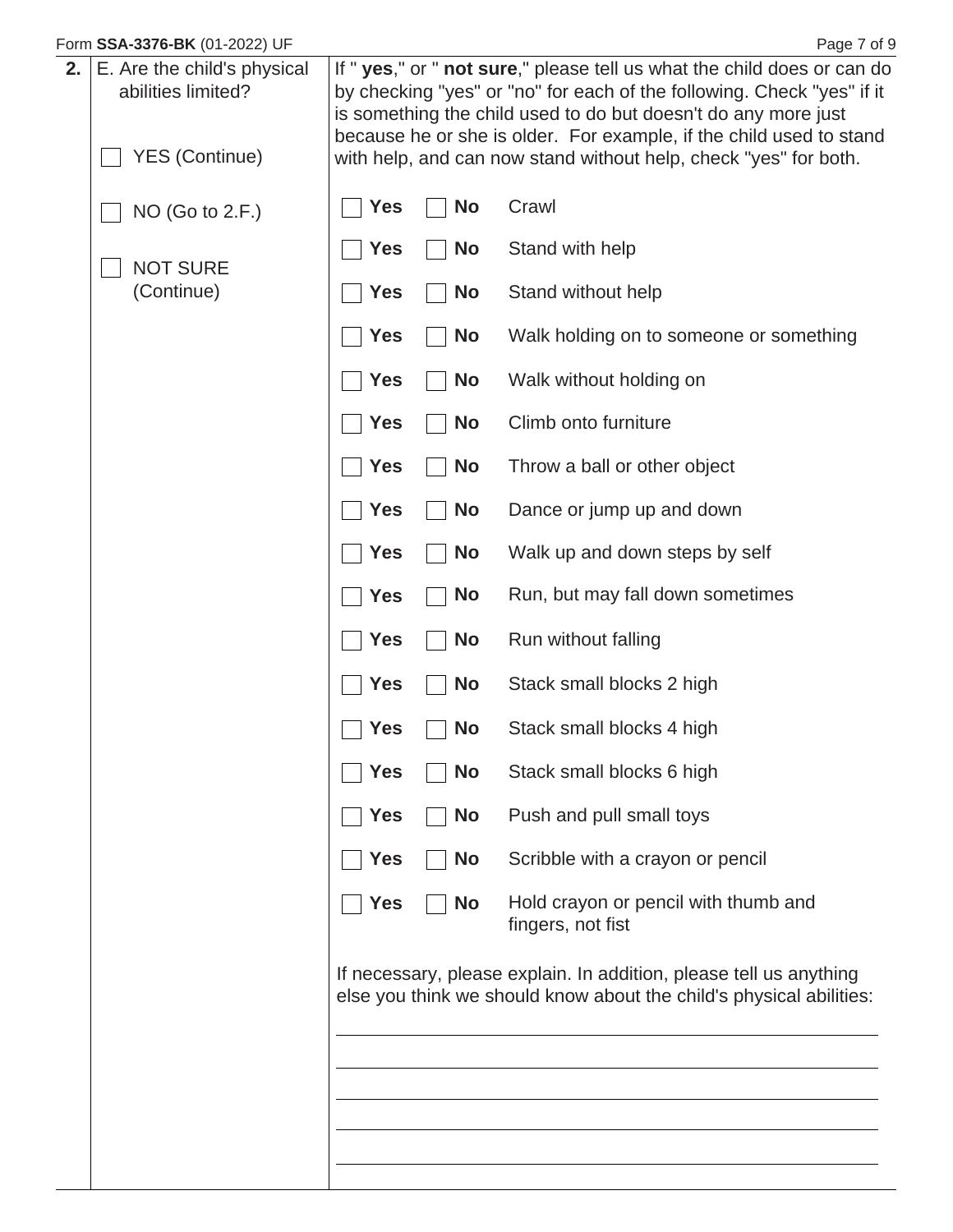| Form SSA-3376-BK (01-2022) UF | Page 8 of 9 |
|-------------------------------|-------------|
|                               |             |

| Page 8 of 9 |  |  |  |  |  |
|-------------|--|--|--|--|--|
|-------------|--|--|--|--|--|

| Form <b>SSA-3376-BK</b> (01-2022) UF                                                                                                                                    | Page 8 of 9                                                                                                                                                                                                                                                                                                                                                                                                                                                                                                                                   |
|-------------------------------------------------------------------------------------------------------------------------------------------------------------------------|-----------------------------------------------------------------------------------------------------------------------------------------------------------------------------------------------------------------------------------------------------------------------------------------------------------------------------------------------------------------------------------------------------------------------------------------------------------------------------------------------------------------------------------------------|
| F. Does the child's<br>impairment(s) affect his<br>or her behavior with<br>other people?<br><b>YES (Continue)</b><br>NO (Go to 2.G.)<br><b>NOT SURE</b><br>(Continue)   | If " yes," or " not sure," please tell us what the child does or can do<br>by checking "yes" or "no" for each of the following:<br><b>Yes</b><br>No Is affectionate towards parents<br>No Says "no" a lot<br><b>Yes</b><br>No Plays next to other children but not with them<br><b>Yes</b><br>Plays "catch" or other simple games with<br><b>No</b><br><b>Yes</b><br>other children<br>If necessary, please explain. In addition, please tell us anything<br>else you think we should know about the child's behavior around<br>other people: |
| G. Is the child's ability to<br>help take care of his or<br>her personal needs<br>limited?<br><b>YES (Continue)</b><br>NO (Go to 2.H.)<br><b>NOT SURE</b><br>(Continue) | If " yes," or " not sure," please tell us what the child does or can do<br>by checking "yes" or "no" for each of the following:<br>No Cooperates in getting dressed<br>Yes<br>No Cooperates in brushing teeth<br>Yes<br><b>No</b> Drinks from a cup or glass without help<br>Yes<br>No Feeds self with spoon<br>Yes<br><b>Yes</b><br>No Can undress by self<br>If necessary, please explain. In addition, please tell us anything<br>else you think we should know about the child's ability to take<br>care of his or her personal needs:    |
|                                                                                                                                                                         | H. Please tell us anything else about the child that you think we should know.                                                                                                                                                                                                                                                                                                                                                                                                                                                                |